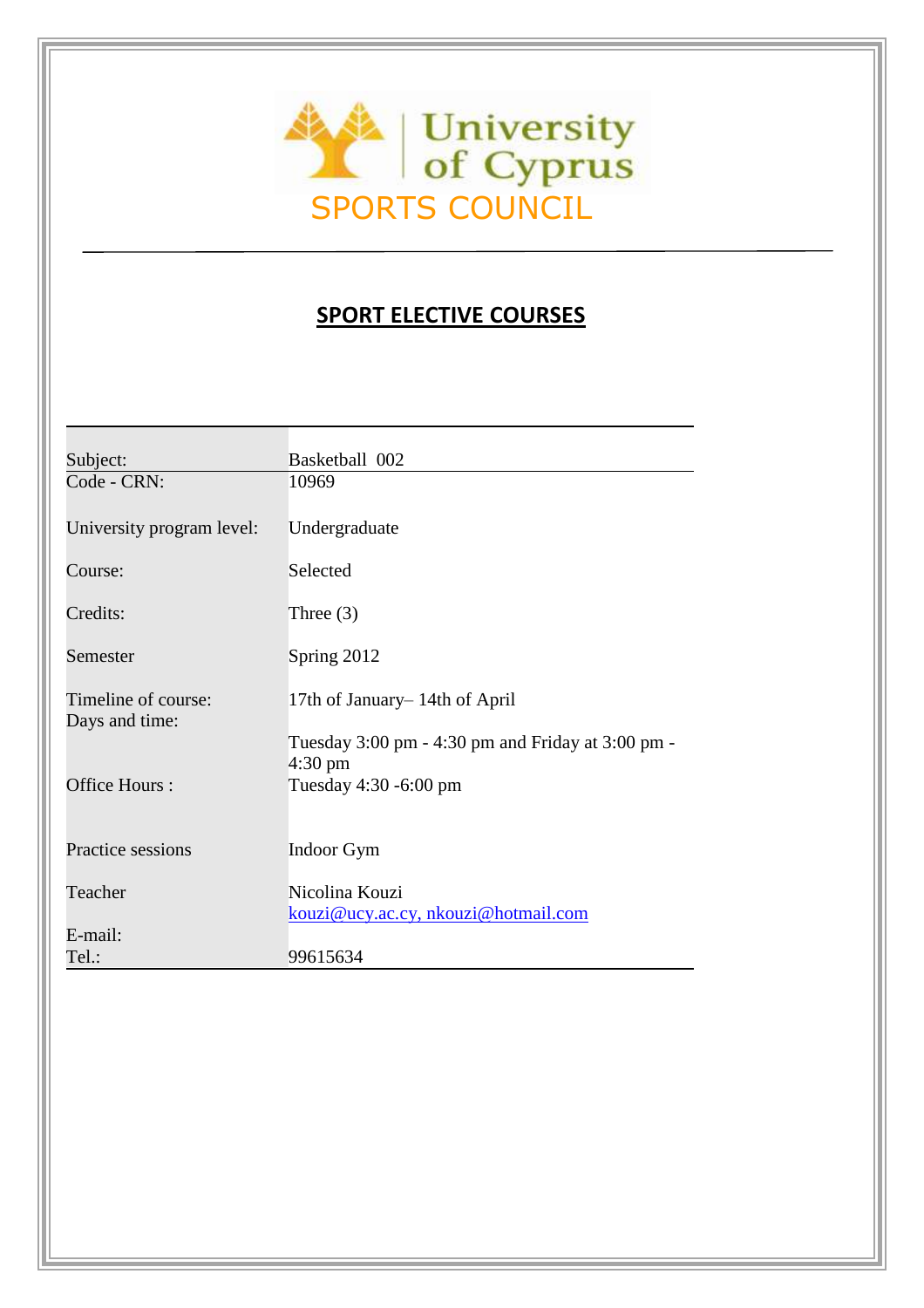**Course Description:** Includes the instruction of fundamental and basic skills and tactics which each player can use for further development in the game of baskeball. Areas covered include passing, ball handling, individual offense, individual defense, rebounding, screening team offense, team defense and fast break. The course enables students to compete in the game of Basketball. The course also enables students to advance their understanding of each knowledge and appreciation for the game. It emphasizes skill development and teamwork. Students are assesedand evaluated in game situations, individual and group skills. The evaluation is as follows: 60% practical and 40% written.

- **1.** Introduction in Basketball-History
- **2.** Baskteball Rules:
	- 2.1 The Game of Basketball
	- 2.2 The Court-Dimensions
	- 2.3 The Ball
	- 2.4 Equipment
	- 2.5 The Teams
	- 2.6 Players, Substitutes and Coaches
	- 2.7 Officials and their duties
	- 2.8 Out of bounds and throw-in
	- 2.9 Fouls, violations, penalties
	- 2.10 Scoring and Timing
- **3.** Players positions and roles: point guard, guard, small forward, power forward, centre (1-5)
- **4.** Individual offensive and defensive technique:
	- 4.1 Basic positions-Triple threat
	- 4.2 Moves without the ball-Footwork : pivot, jump stop,stride stop, change of direction and change of pace, starts, jumps, rebound, defensive slide, running in basketball
	- 4.3 Passes: chest pass,bounce pass, overhead pass, baseball pass, one hand pass, side pass behind the back pass drop pass, hand off pass e.t.c Receiving the ball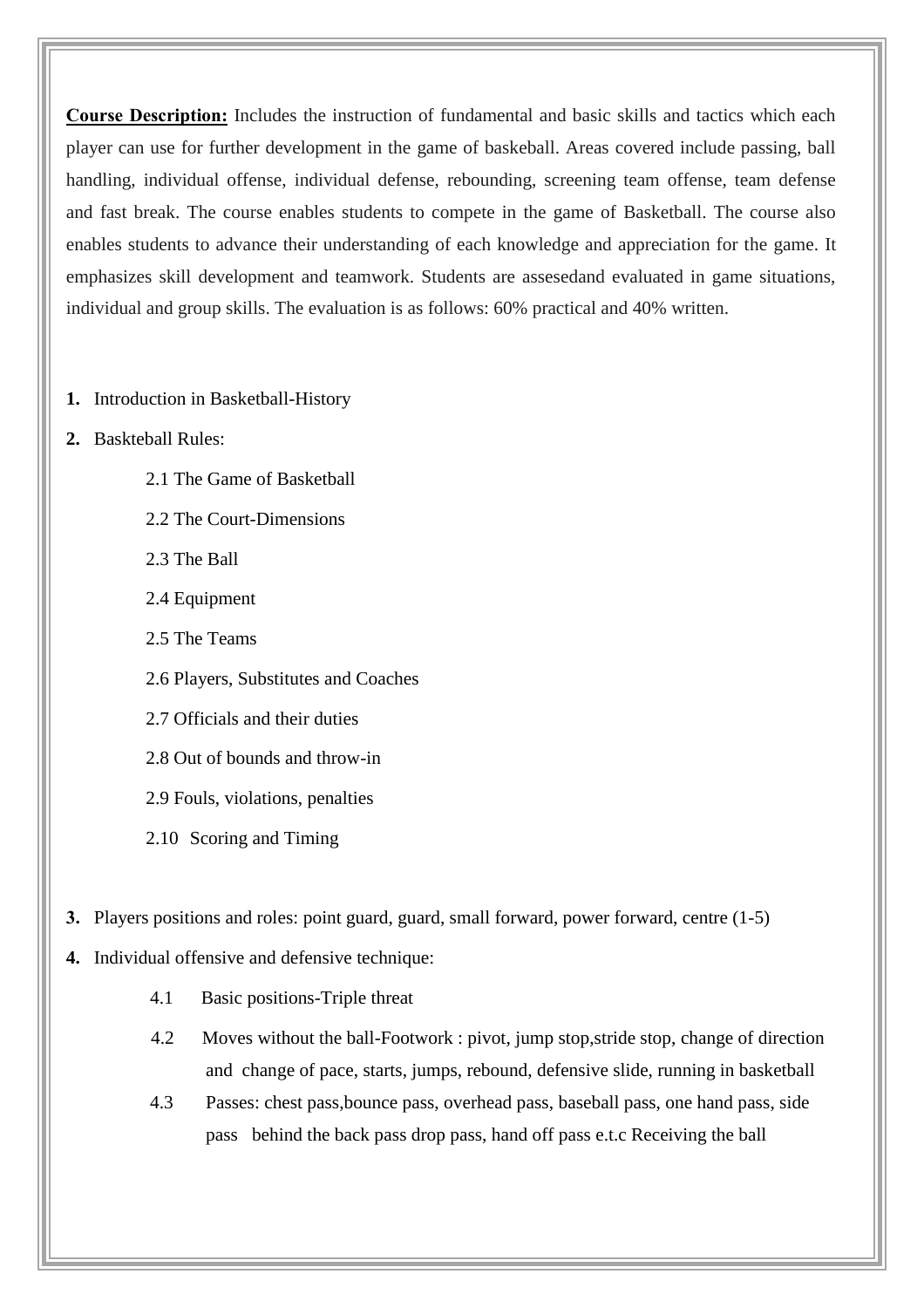- 4.4 Dribbling- Dominant hand non-dominant hand, alternating hands, change of direction and pace with the ball. Types of dribbleThe low dribble and the speed dribble
- 4.5 Variations of Dribbles: change of pace dribble, crossover dribble, between the legs dribble, reverse dribble, behind the back dribble
- 4.6 Shooting: lay-up, static standing shot, Jump shot, Freethrow shot, Jump hook,Hook shot.
- 4.7 Fakes-Moves
- 4.8 Defense: Defense close to the basket, away from the basket (against guards and fowards) Strong side-Weak side
- **5.** Offensive plays with 2 and more players:
	- 5.1 How to get open from your opponent(back door, v-cut)
	- 5.2 Fowards-Guards getting open from their opponents
	- 5.3 Give and go-Screening and Rolling (diving in) to the basket.

## **6.** Defensive plays with 2 or more players

- 6.1 Give and Go, the pick and Roll 1 on 1 , 2 on 2, 3 on the 3 , 4 on 4 and 5 on 5
- 6.2 Defending the screens and passes
- 6.3 Boxing out and Rebounding (offensive-defensive)

## **7.** Offensive team strategies and tactics:

- 7.1 Fast Break
- 7.2 Passing game Motion offense
- 7.3 Special situation plays
	- 7.3.1 Jumpball
	- 7.3.2 Inbound plays
	- 7.3.3 Sideline plays
	- 7.3.4 Zone Offense
	- 7.3.5 Zone press offense
	- 7.3.6 Man to man press offense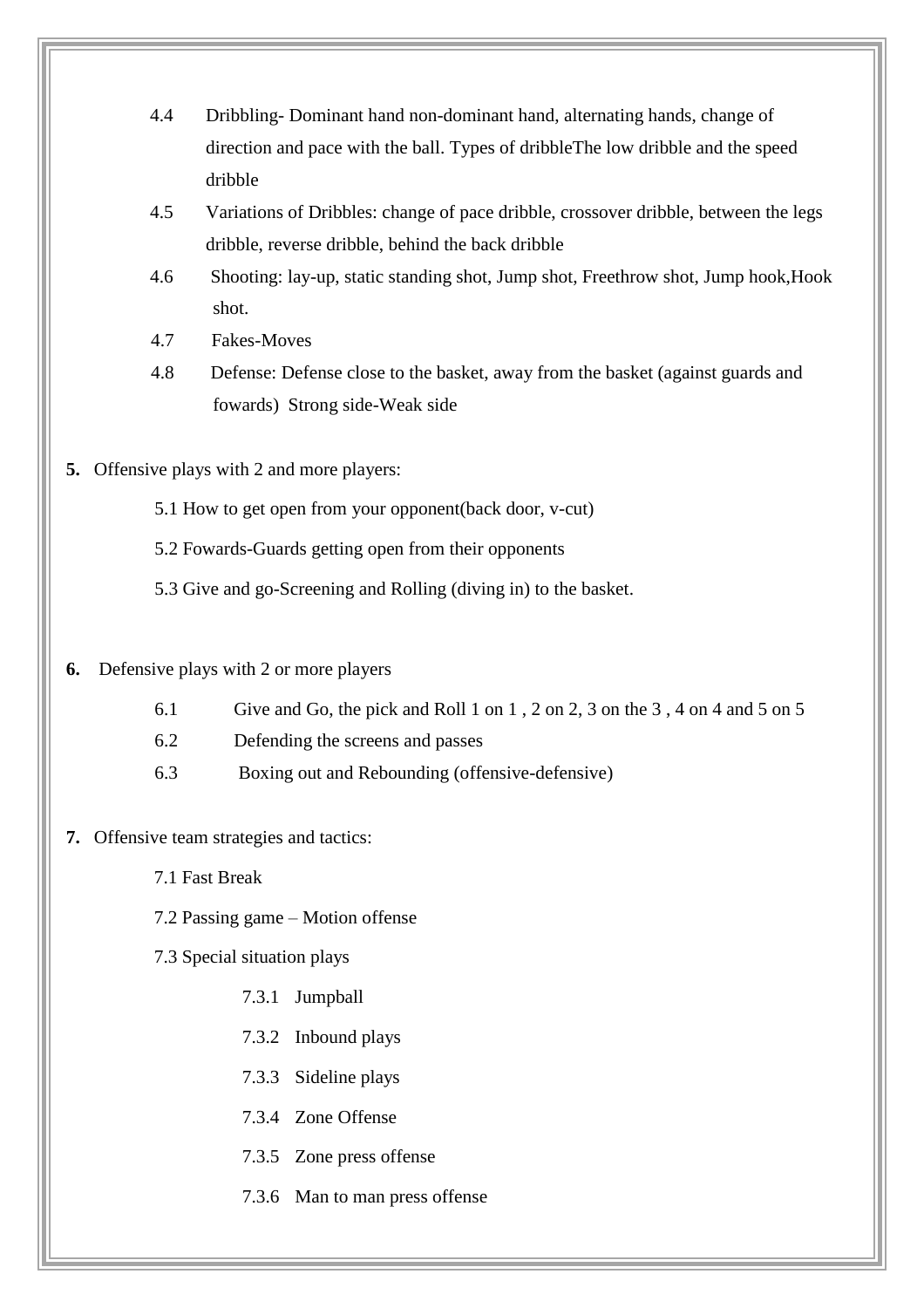- **8.** Defensive team strategies and tactics:
- **9.** Man to man half court defense
	- 9.1 Man to man full court press defense
	- 9.2 Zone defense 1-2-2, 2-1-2.
	- 9.3 Trapping defenses
- 10. Types of warm up

# **Goals(aims):**

# **Goals**

# **Psychomotor:**

- $\bullet$  Students will be able to demonstrate a variety of movement sequences and demonstrate expressive forms of movement through the game of basketball.
- Students will be able to develop and improve their personal physical fitness including muscular strength and endurance, flexibility and cardiovascular endurance through the game of basketball
- $\bullet$  Students will be able to develop the skills to live a physically active life.

# **Cognitive:**

- Students will be able to demonstrate understanding of the main fitness and basketball principles.
- $\bullet$  Students will be able to gain the knowledge and understanding of facts, concepts and strategies of the game of basketball that will be introduced.
- $\bullet$  Students will be able to apply the knowledge and information they have learned and apply it to unfamiliar situations.
- Students will be able to analyze and judge a certain motor skill or movement during a drill or game.

## **Affective:**

- $\bullet$  Students will be able to manage and control their emotions as they arise during activities in physical education and sports.
- Students will be able to develop good moral behavior, respect and care for others.
- $\bullet$  Students will be able to apply the values they have developed and react socially in a positive way.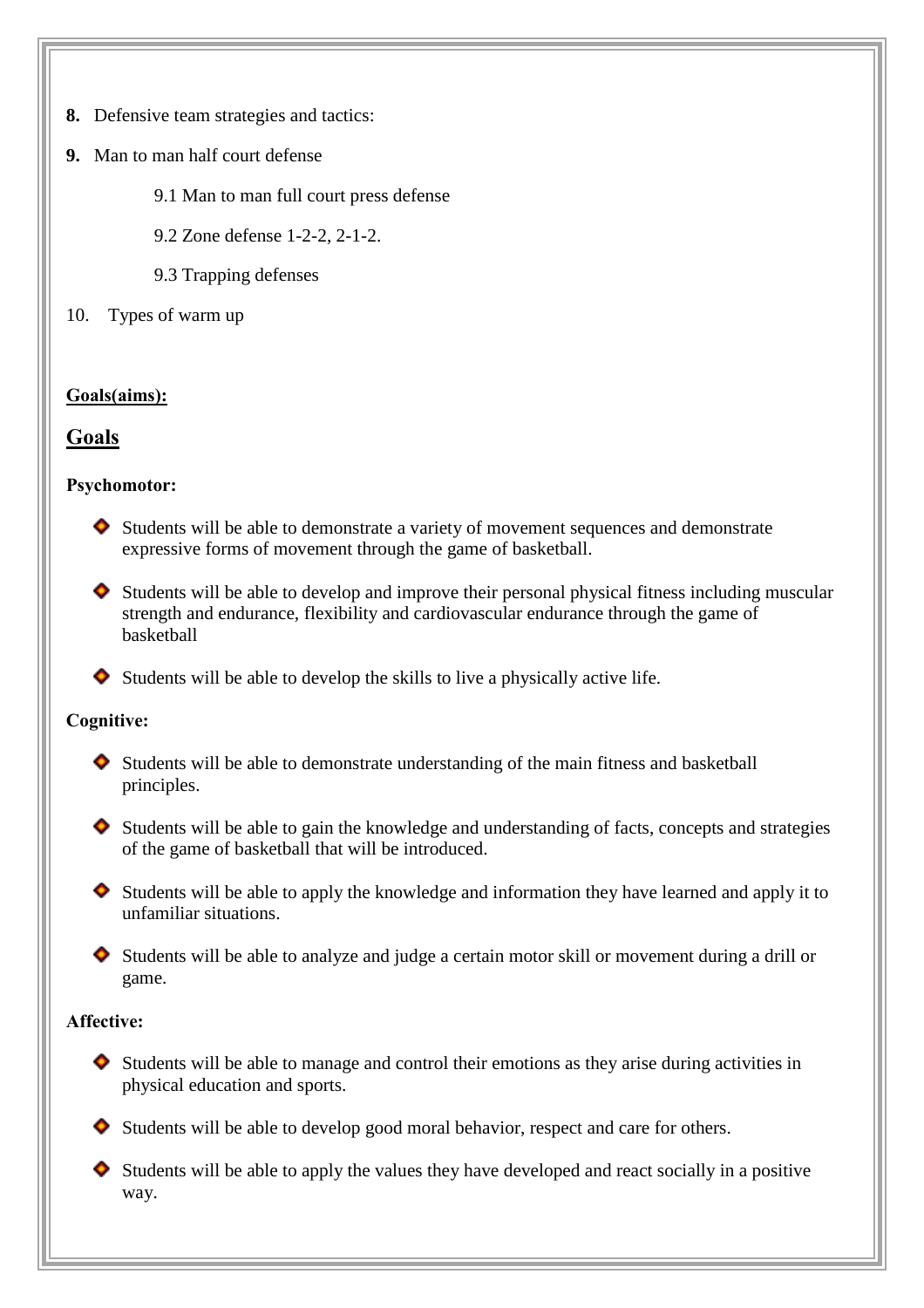Students will be able to develop leadership, responsibility, teamwork, sportsmanship and cooperation in order to appropriately handle problems that arise in a game.

## **Lesson layout:**

- Practical application in the indoor gym
- Theoretical lessons in the classroom B212 with the use of audiovisual media.

#### **Requirements of the lesson:**

- Athletic equipment: athletic sports clothes and shoes
- Towl and water if needed.
- Exercise certificate that you are healthy and can participate in the lesson
- Your attendance is obligatory

## **Grading Rubric:**

- Discipline-General attitude-teammwork personal social responsibility-fairplay(affective Domain)  $= 20%$
- Attendance/ practical participation= 20% (pshychomotor domain)
- Motor skill evaluation= 20%
- Final written examination 40% (Understanding/Knowledge of tactics and rules(cognitive domain)

#### **References**

#### **Obligatory:**

**1.** Readings-notes by the teacher

# **Optional:**

Tsiskaris, G. & Cahtsiathanasiou P(2002). *Basketball basic individual fundamentals. Offense and Defense.*Publisher :Salto

Bradley, B. (1998). *Values of the game.* Broadway Books New York.